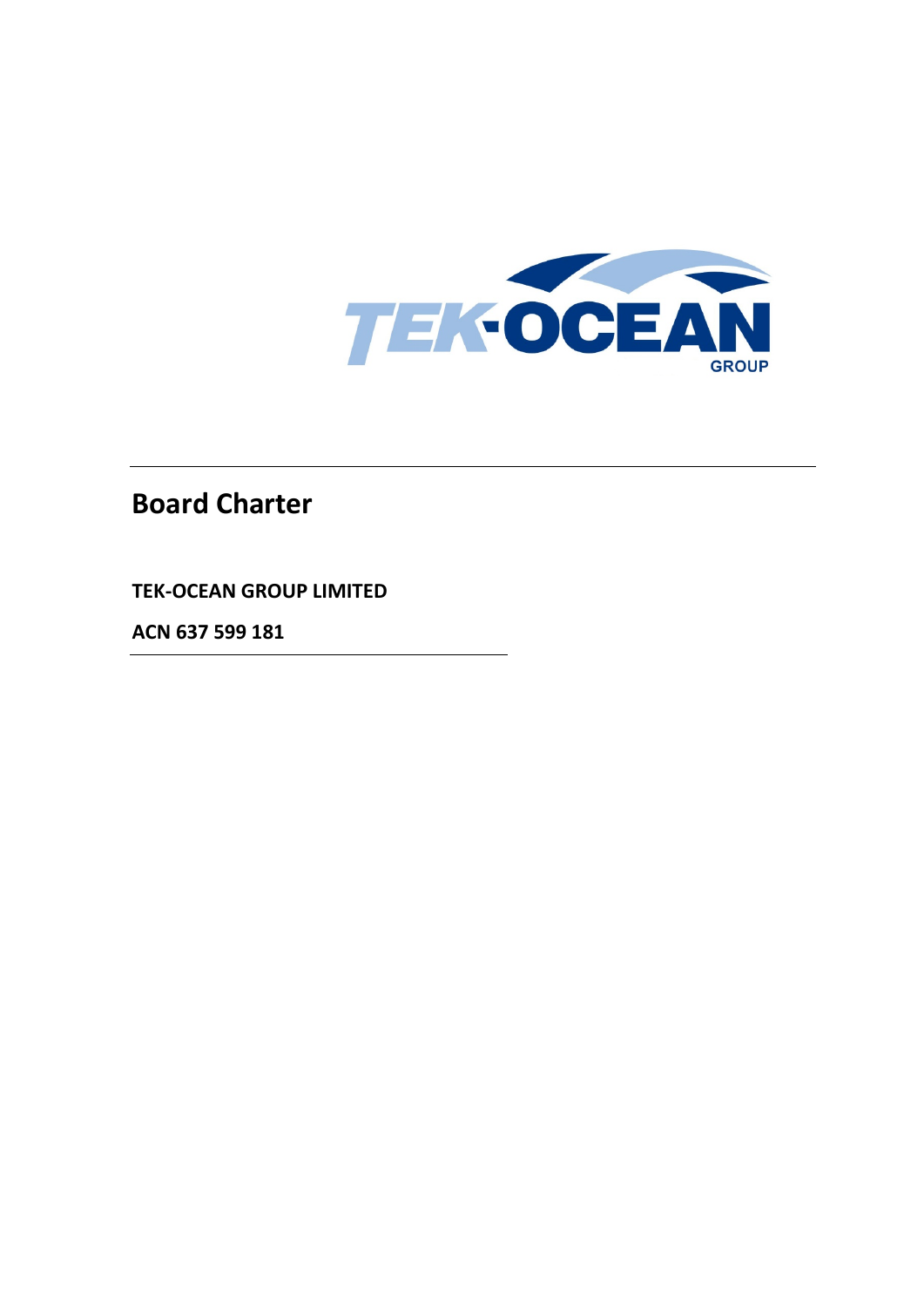# **1. Introduction**

- 1.1. The board of directors (**Board**) of TEK Ocean Group Limited ACN 637 599 181 (**Company**) has adopted this Board Charter (Charter) to outline the manner in which its constitutional powers and responsibilities will be exercised and discharged, having regard to principles of good corporate governance and applicable laws.
- 1.2. This Charter includes an overview of:
	- i. the composition of the Board;
	- ii. the roles and responsibilities of the Board;
	- iii. the relationship and interaction between the Board and management and the Board's ability to delegate its authority to management; and
	- iv. the Board process*.*
- 1.3. This Board Charter and the charters adopted by the Board for its standing Committees have been prepared and adopted on the basis that strong corporate governance can add to the performance of the Company, create shareholder value and engender the confidence of the investment market.
- 1.4. This Charter is to be reviewed by the Board as required and at least annually.

# **2. Board composition**

#### **Board composition and size**

- 2.1. Directors are appointed by the Board and elected or re-elected by the shareholders. Nonexecutive Directors are engaged through a letter of appointment.
- 2.2. The Board, together with the Nomination and Remuneration Committee, determines the size and composition of the Board, subject to the terms of the Company's constitution.
- 2.3. It is intended that the Board should comprise of 4 Directors of which a majority are independent, non-executive Directors and comprise of Directors with a broad range of skills, expertise and experience from a diverse range of backgrounds.
- 2.4. The Board, together with the Nomination and Remuneration Committee, will review the skills, experience, expertise and diversity represented by the Directors on the Board and determine whether the composition and mix remain appropriate, having regard to the Company's strategy and subject to the limitations imposed by the Constitution.

#### **Director independence and tenure**

2.5. The Board only considers a Director to be independent where he or she is free of any interest, position, association or relationship that might influence, or might reasonably be perceived to influence, in a material respect, his or her capacity to bring independent judgment to bear on issues before the Board and to act in the best interests of the Company and its shareholders as a whole. The Board has adopted a definition of independence based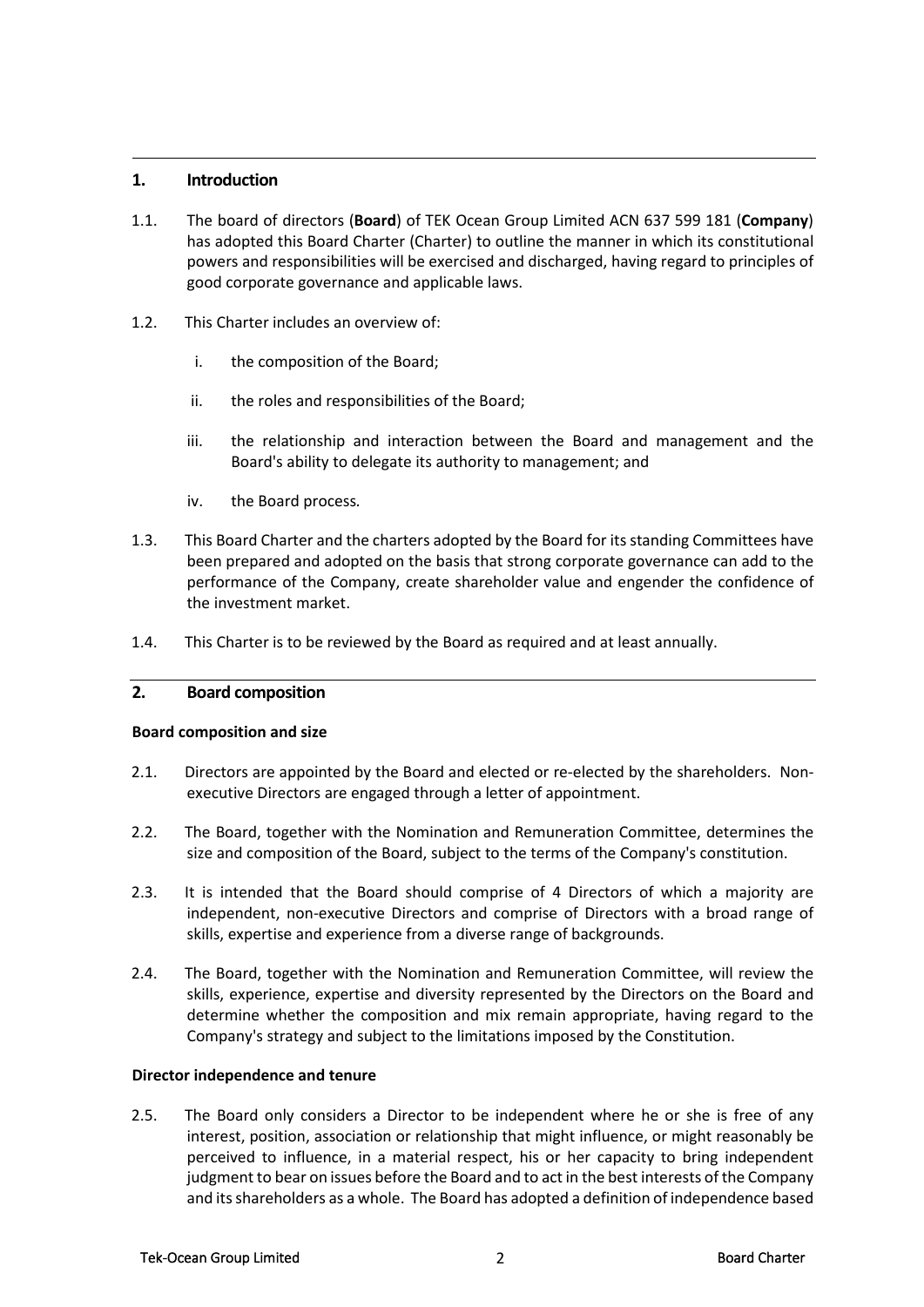on that set out in Box 2.3 of the ASX Corporate Governance Council's Principles and Recommendations (4th edition) (Refer Annexure [1\)](#page-8-0).

- 2.6. The Board does not believe that it should establish an arbitrary limit on tenure. While tenure limits can help to ensure that there are fresh ideas and viewpoints available to the Board, they hold the disadvantage of losing the contribution of Directors who have been able to develop, over a period of time, increasing insight into the Company and its operations. Accordingly, tenure is just one of the many factors that the Board takes into account when assessing the independence and ongoing contribution of a Director in the context of the overall Board process.
- 2.7. The Board regularly reviews the independence of each Non-executive Director in light of information relevant to this assessment as disclosed by each Non-executive Director to the Board.
- 2.8. The Board discloses the names of the directors it considers to be independent directors.

#### **3. Board role and responsibilities**

#### **Board role**

- 3.1. The Board's role is to:
	- (a) represent and serve the interests of shareholders by overseeing and appraising the Company's strategies, policies and performance. This includes overseeing the financial and human resources the Company has in place to meet its objectives and reviewing management performance;
	- (b) protect and optimise Company performance and build sustainable value for shareholders in accordance with any duties and obligations imposed on the Board by law and the Company's constitution and within a framework of prudent and effective controls that enable risk to be assessed and managed;
	- (c) set, review and monitor compliance with the Company's values and governance framework (including establishing and observing high ethical standards);
	- (d) ensure shareholders are kept informed of the Company's performance and major developments affecting its state of affairs.

#### **Board responsibilities**

- 3.2. The responsibilities of the Board include:
	- (a) selecting, appointing and evaluating from time to time the performance of, determining the remuneration of, and planning succession of the CEO (or equivalent where referred to in this Charter) and his or her direct reports;
	- (b) contributing to and approving management development of corporate strategy, including setting performance objectives and approving operating budgets;
	- (c) reviewing, ratifying and monitoring systems of risk management, internal control and legal compliance. This includes reviewing procedures to identify the main risks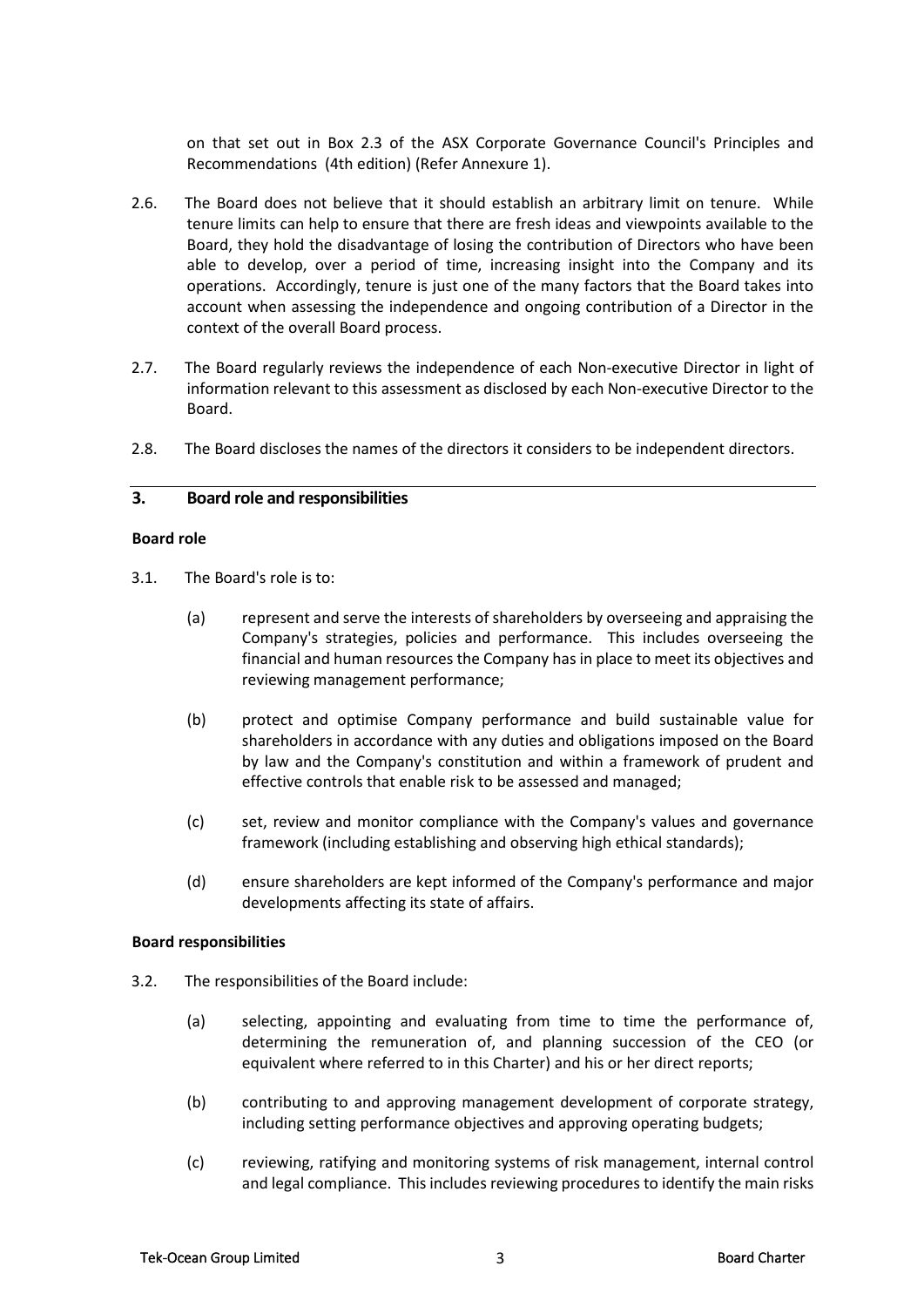associated with the Company's business and the implementation of appropriate systems to manage these risks;

- (d) monitoring corporate performance and implementation of strategy and policy;
- (e) approving major capital expenditure, acquisitions and divestitures and monitoring capital management;
- (f) monitoring and reviewing management processes aimed at ensuring the integrity of financial and other reporting systems, including the external audit;
- (g) see that an appropriate frameworks exists for relevant information to be reported by management to the Board, and whenever required, challenge management and hold it account;
- (h) approving financial reports, profit forecasts and other reports required at law or under the ASX Listing Rules to be adopted by the Board;
- (i) overseeing the Company's process for making timely and balance disclosures of all material information concerning the Company;
- (j) ensuring shareholders are kept informed of the Company's performance and major developments affecting its state of affairs;
- (k) evaluating, at least annually, the performance of the Board, its Committees and individual Directors in accordance with the process set out in Annexure [2;](#page-10-0)
- (l) developing and reviewing corporate governance policies, including the Company's Statement of Values and Code of Conduct to underpin the desired culture of the Company;
- (m) ensuring the Company's remuneration policies are aligned with the Company's purpose, values, strategic objectives and risk appetite;
- (n) ensuring the Company has in place an appropriate risk management framework (for both financial and non-financial risks) and setting the risk appetite that the Board expects management to operate within; and
- (o) performing such other functions as are prescribed by law or are assigned to the Board.
- 3.3. Director responsibilities
	- (a) Directors will at all times act with honesty and integrity and will observe the highest standards of ethical behaviour.
	- (b) Directors will ensure that no decision or action is taken that has the effect of prioritising their personal interests over the Company's interests.
	- (c) Directors will be expected to participate in all induction and orientation programs and any continuing education or training arranged for them. The need for such continuing education and professional development for existing directors will be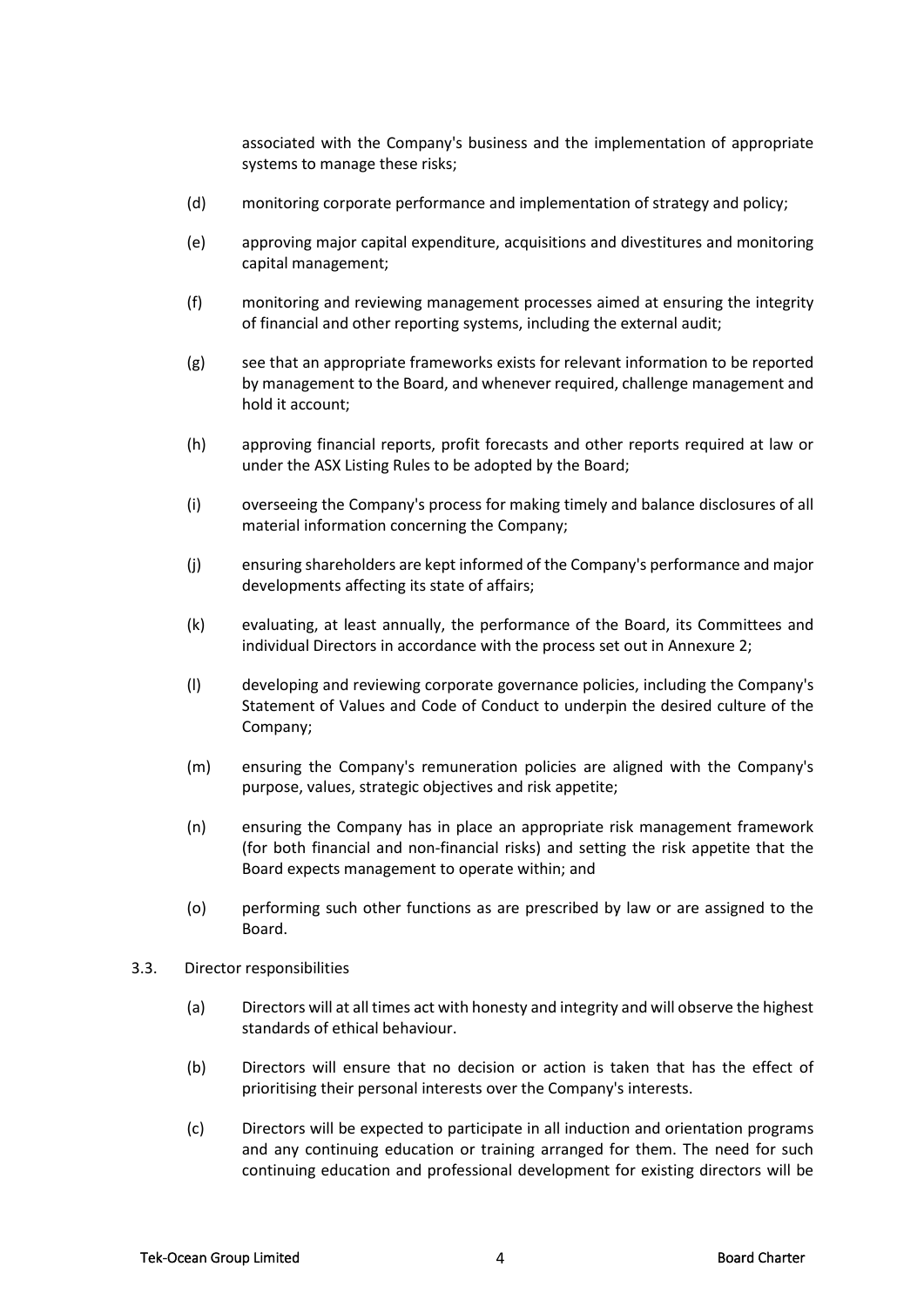reviewed every year to ensure all directors maintain the skills and knowledge required to perform their role effectively.

(d) The Board collectively, and each Director individually, has the right to seek independent professional advice, subject to the approval of the Chair, or the Board as a whole.

#### **4. Delegation of duties and powers**

- <span id="page-4-0"></span>4.1. Delegation to Committees
	- (a) The Board may, from time to time, establish Committees to streamline the discharge of its responsibilities.
	- (b) The Board will adopt a formal charter for each standing Committee setting out the matters relevant to the composition, responsibilities and administration of the Committee.
	- (c) The proposed permanent Committees of the Board are:
	- *(d)* the Nomination & Remuneration Committee;
	- *(e)* the Audit & Risk Committee; and
	- (f) Health and Safety Committee.
	- (g) The Board may also delegate specification functions to ad hoc Committees on an "as needs" basis.
	- (h) Where the Board does not consider that the Company will benefit from a particular separate committee:
		- I. the Board must:
			- i. carry out the duties and discharge the responsibilities that would ordinarily be assigned to that committee as set out in the Charter for that committee; and
			- ii. ensure that it has appropriate balance of skills, experience, independence and knowledge of the Company to enable it to discharge its duties and responsibilities effectively; and
		- II. the Company must disclose in, or in conjunction with, its annual report the following, as applicable:
			- i. the fact a Committee has not been established; or
			- ii. if an Audit and Risk Committee has not been established, the processes the Board employs that independently verify and safeguard the integrity of its financial reporting, including the processes for the appointment and removal of the external auditor and the rotation of the audit engagement partner, and the process it employs for overseeing the Company's risk management framework;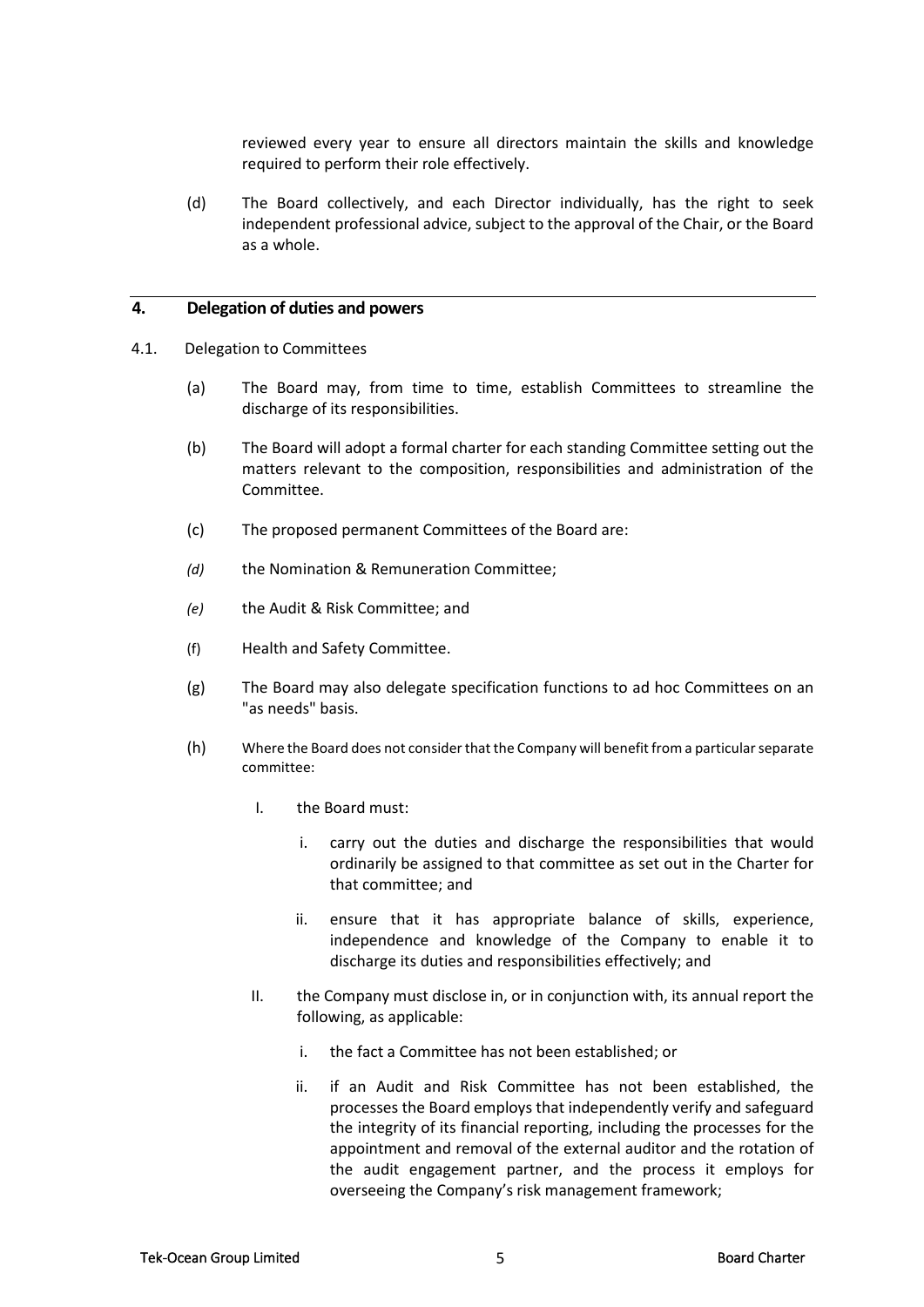- iii. if a Nomination Committee has not been established, the processes the Board employs to address Board succession issues; and
- iv. if a Remuneration Committee has not been established, the processes the Board employs for setting the level and composition of remuneration for Directors and senior executives and ensuring that such remuneration is appropriate and not excessive.
- <span id="page-5-0"></span>4.2. Delegation to Management
	- (a) Although the Board retains ultimate responsibility for the strategy and performance of the Company, the day-to-day operation of the Company is conducted by, or under the supervision of, CEO as directed by the Board.
	- (b) The Board approves corporate objectives for the CEO to work towards and, jointly with the CEO, develops the duties and responsibilities of the CEO.
	- (c) The management team (being the CEO and other officers to whom the management function is properly delegated by the CEO:
	- (d) is responsible for implementing the strategic objectives, plans and budgets approved by the Board;
	- (e) is accountable to the Board for matters within its delegated authority.
	- (f) Management must supply the Board with information in a form, timeframe and quality that will enable the Board to discharge its duties effectively.
	- (g) Directors are entitled to request additional information at any time when they consider it appropriate.
- 4.3. Matters reserved for the Board

Notwithstanding section[s 4.1](#page-4-0) an[d 4.2,](#page-5-0) the following matters are specifically reserved for the Board (or the Board acting upon a recommendation from a Committee):

- (a) approving the Company's statement of values and defining the Company's purpose;
- (b) appointment of a Chair;
- (c) appointment of the deputy Chair and/or the 'senior independent director' (if applicable);
- (d) appointment and removal of the CEO;
- (e) approving the appointment of other senior executives of the Company;
- (f) appointment of Directors to fill a casual vacancy or as an additional Director;
- (g) establishment of Board Committees, their membership and delegated authorities;
- (h) approval of interim dividends;
- (i) recommendations of dividends to shareholders and approval of final dividends;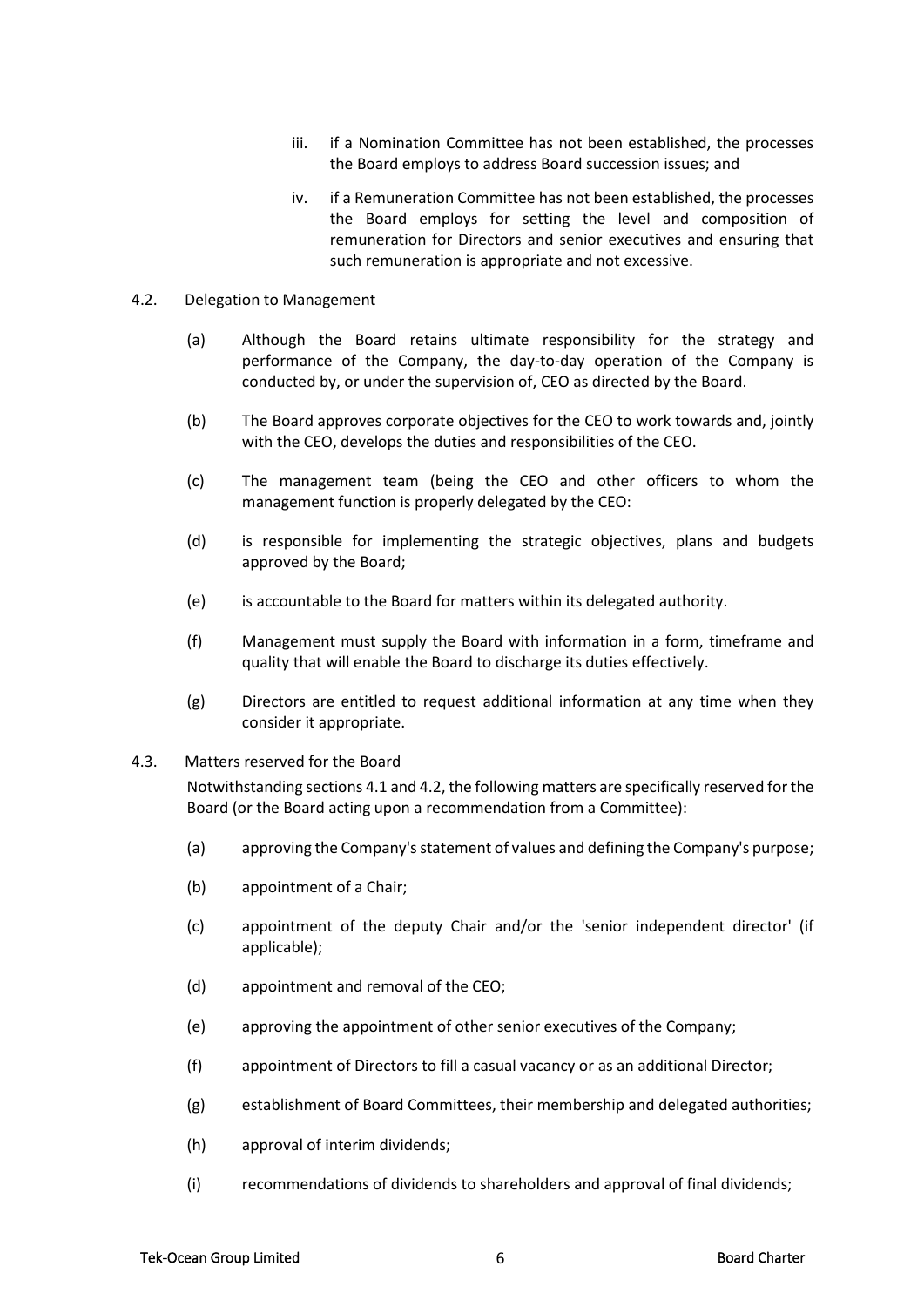- (j) approval of major capital expenditure, acquisition and divestitures in excess of authority levels delegated to management;
- (k) calling of meetings of shareholders;
- (l) approval of formal delegations of authority and amendments to existing delegations of authority; and
- (m) any other specific matters nominated by the Board from time to time.

### **5. Board process**

- 5.1. Meetings
	- (a) The Board will meet regularly and Directors will use all reasonable endeavours to attend Board meetings in person.
	- (b) Periodically, Non-executive Directors may meet without the CEO or management present.
	- (c) The Company's constitution governs the regulation of Board meetings and proceedings.
- 5.2. The Chair
	- (a) The Board will appoint one of its members to be Chair.
	- (b) It is intended that the Chair should be an independent, non-executive Director.
	- (c) The Chair represents the Board to the shareholders and communicates the Board's position.

#### 5.3. The Company Secretary

- (a) The Board will appoint at least one Company Secretary who is accountable to the Board on all matters to do with the proper functioning of the Board.
- (b) The Company Secretary is responsible for coordination of all Board business, including agendas, board papers, minutes, communication with regulatory bodies and ASX, and all statutory and other filings.
- (c) All Directors will have direct access to the Company Secretary.

#### **6. Amendments**

6.1. This Policy cannot be amended without approval from the Company's Board. This Policy will be reviewed annually to ensure that it remains effective and meets best practice standards and the needs of the Company.

# **7. Further assistance**

7.1. Any questions regarding this Policy can be referred to the Company Secretary.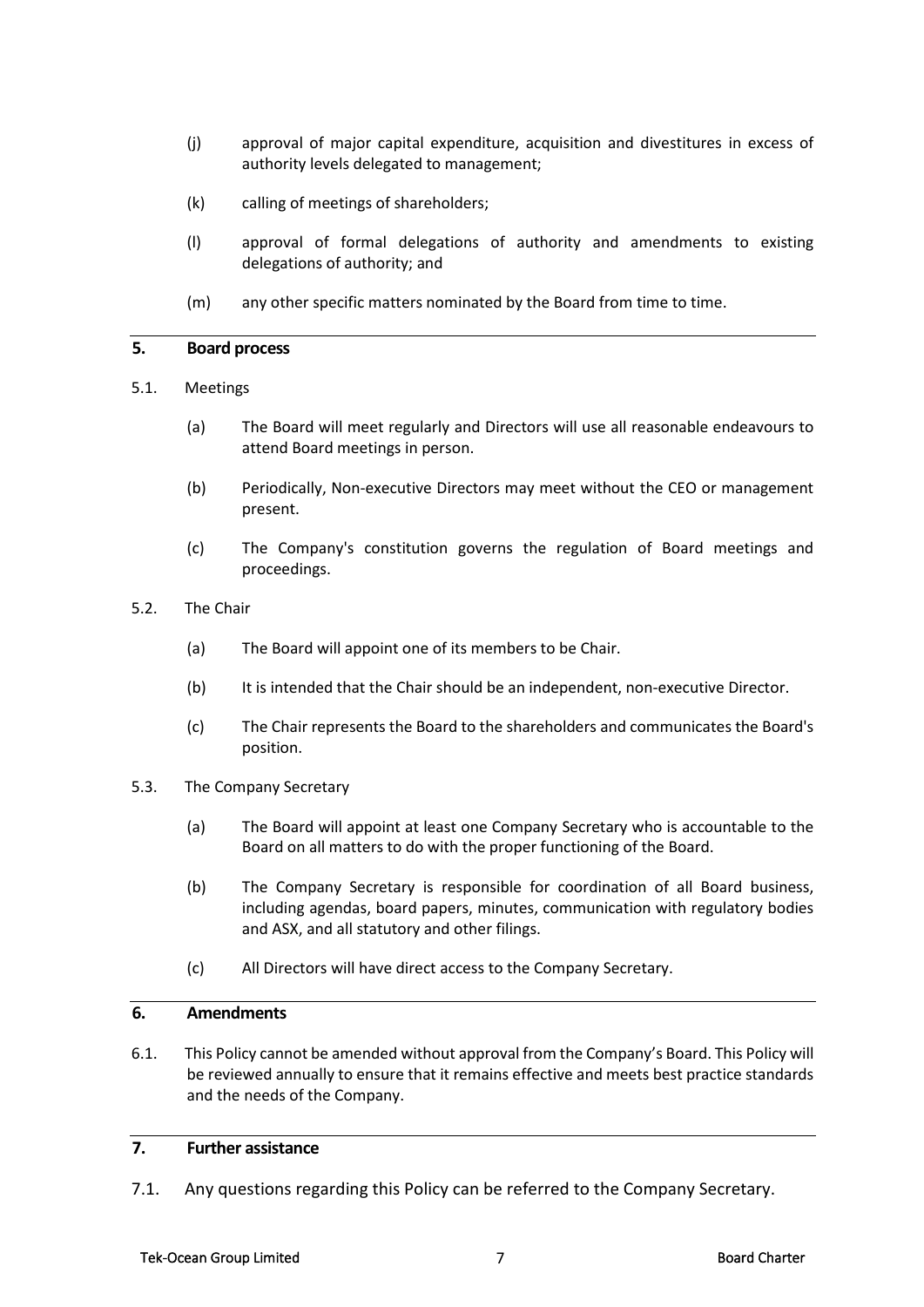# **8. Approved and adopted**

8.1. This Policy was approved and adopted by the Board to be effective from 2 July 2020.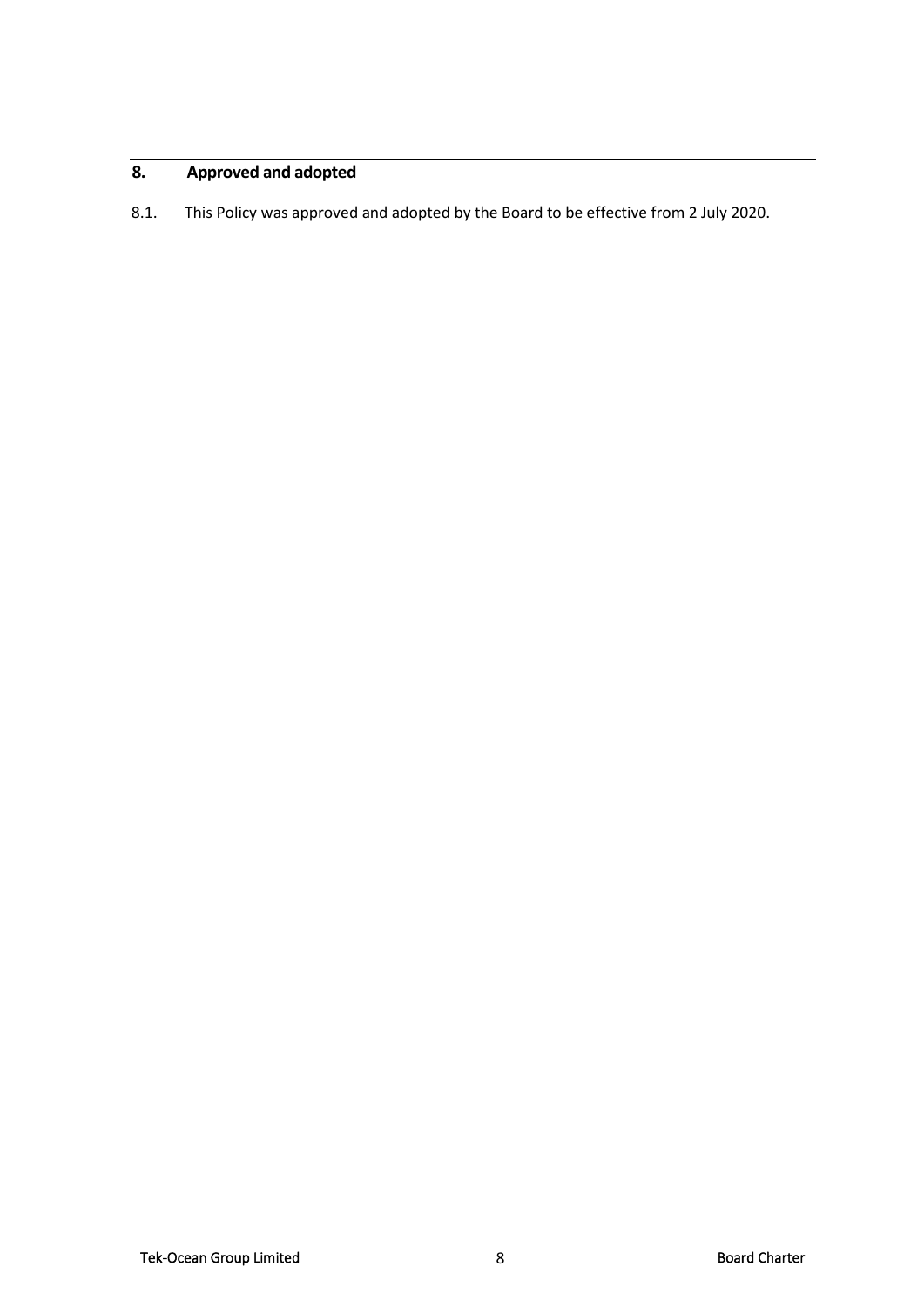#### <span id="page-8-0"></span>**1. Independence guidelines**

Without limiting the Board's discretion, the Board has adopted the following guidelines to assist in considering the independence of Directors. In general, Directors will be considered to be "independent" if they:

- (a) are not employed in an executive capacity by the Company or another group member, or, if they have been previously employed in an executive capacity by the Company or another group member, there has been a period of at least 3 years between ceasing such employment and serving on the Board;
- (b) do not receive performance-based remuneration from the Company or participate in an employee incentive scheme of the Company;
- (c) have not within the last 3 years been a partner, director or senior employee of a provider of material professional services to the Company or another group member;
- (d) have not within the last 3 years been in a material business relationship (eg as a professional advisor, consultant, supplier or customer) with the Company or other group member of an officer of or otherwise associated directly or indirectly with someone with such relationship;
- (e) are not a substantial shareholder of the Company, represented a substantial shareholder of the Company, an officer of, or otherwise associated directly or indirectly with, a substantial shareholder of the Company;
- (f) have no material contractual relationship with the Company or another group member, other than as a Director of the Company;
- $(g)$  do not have close family ties with any person who falls within any of the categories described above;
- (h) have not been a Director of the Company for such a period that his or her independence may have been compromised; and
- (i) are free from any other interest, position, association or relationship that might influence, or reasonably be perceived to influence, in a material respect the Director's capacity to bring an independent judgement to bear on issues before the Board and to act in the best interests of the Company and its shareholders as a whole.

#### **2. Materiality thresholds**

The Board will consider the materiality of the Directors' interests, position, association or relationship for the purposes of determining "independence" on a case-by-case basis, having regard to both quantitative and qualitative principles. Without limiting the Board's discretion in this regard, the Board has adopted the following guidelines: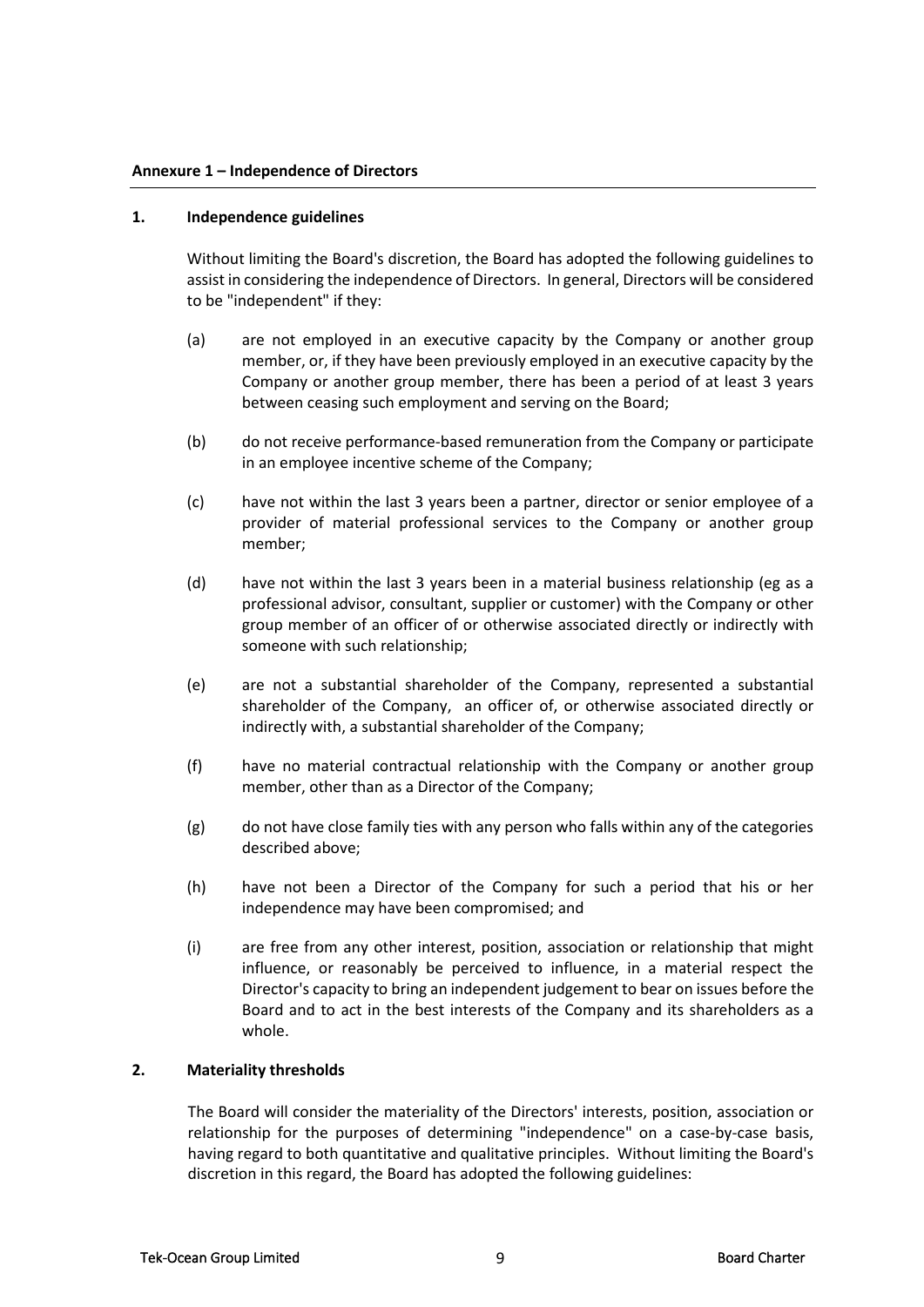- (a) the Board will determine the appropriate base to apply (eg revenue, equity or expenses) in the context of each situation;
- (b) in general, the Board will consider a holding of 5% or more of the Company's shares to be material;
- (c) in general, the Board will consider an affiliation with a business which accounts for less than 5% of the relevant base to be immaterial for the purposes of determining independence. However, where this threshold is exceeded, the materiality of the particular circumstance with respect to the independence of the particular Director should be reviewed by the Board; and
- (d) overriding the quantitative assessment is the qualitative assessment. Specifically, the Board will consider whether there are any factors or considerations which may mean that the Director's interest, business or relationship could, or could reasonably be perceived to, materially interfere with the Director's ability to act in the best interests of the Company.